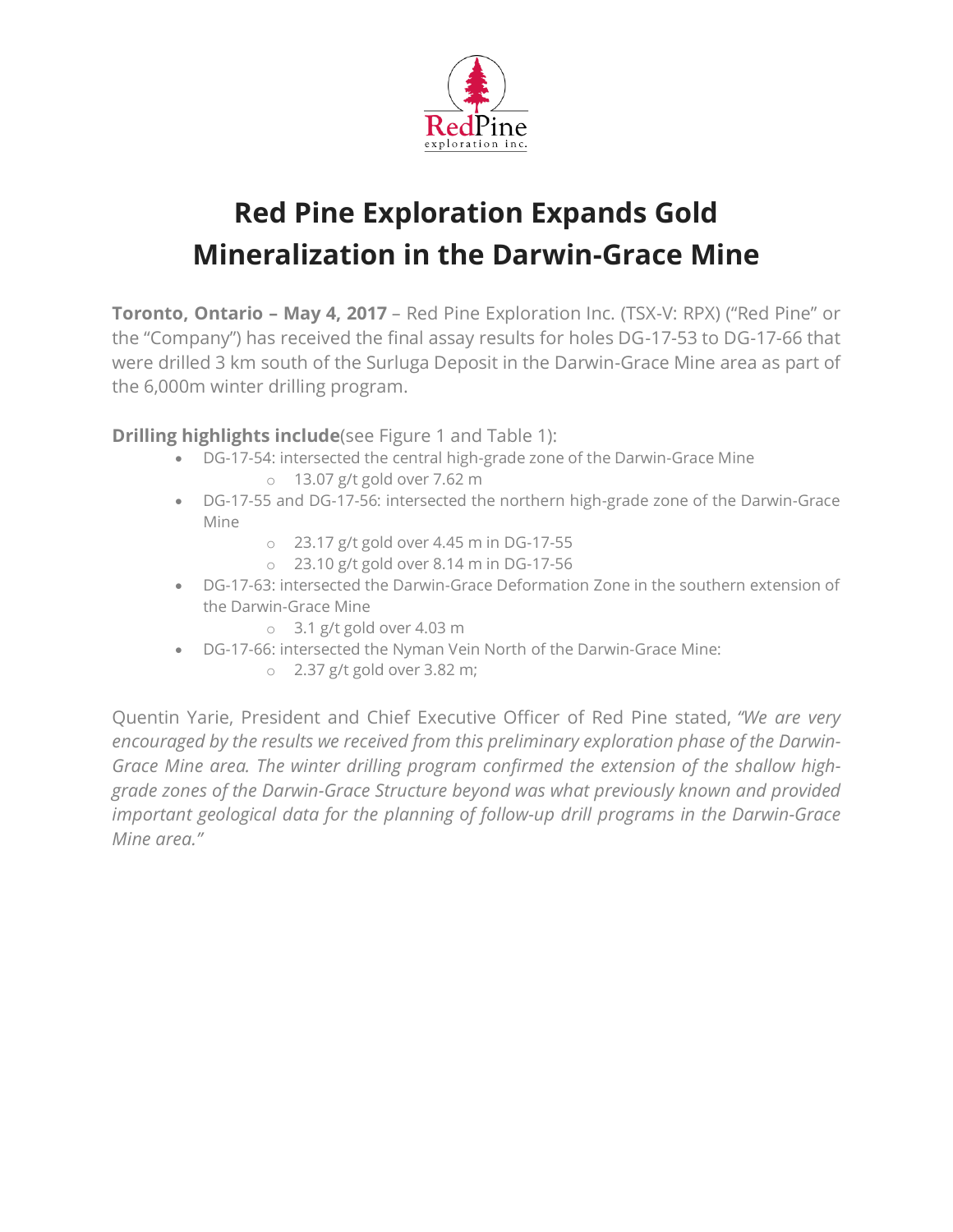

# **Figure 1. Highlights of the 2017 Drill Program in the Darwin-Grace Mine Area**

#### **Overview of the Darwin-Grace Mine results**

The Darwin-Grace Mine area is located 3 km south of the Surluga Deposit Inferred Resource<sup>1</sup> at the southern extent of the Wawa Gold Corridor. These preliminary drilling results indicate that the high-grade gold mineralization in the former Darwin-Grace Mine extends near-surface beyond what was previously known.

- Holes DG-17-53 and DG-17-54 tested the shallow extension of the central high-grade zone of the Darwin-Grace Mine. It was successfully intersected in DG-17-54, whereas DG-17-53 intersected the edge of the high-grade zone.
- Holes DG-17-55 and DG-17-56 successfully tested the extension of the northernmost and under-explored high-grade zone discovered in the Darwin-Grace mine drifts shortly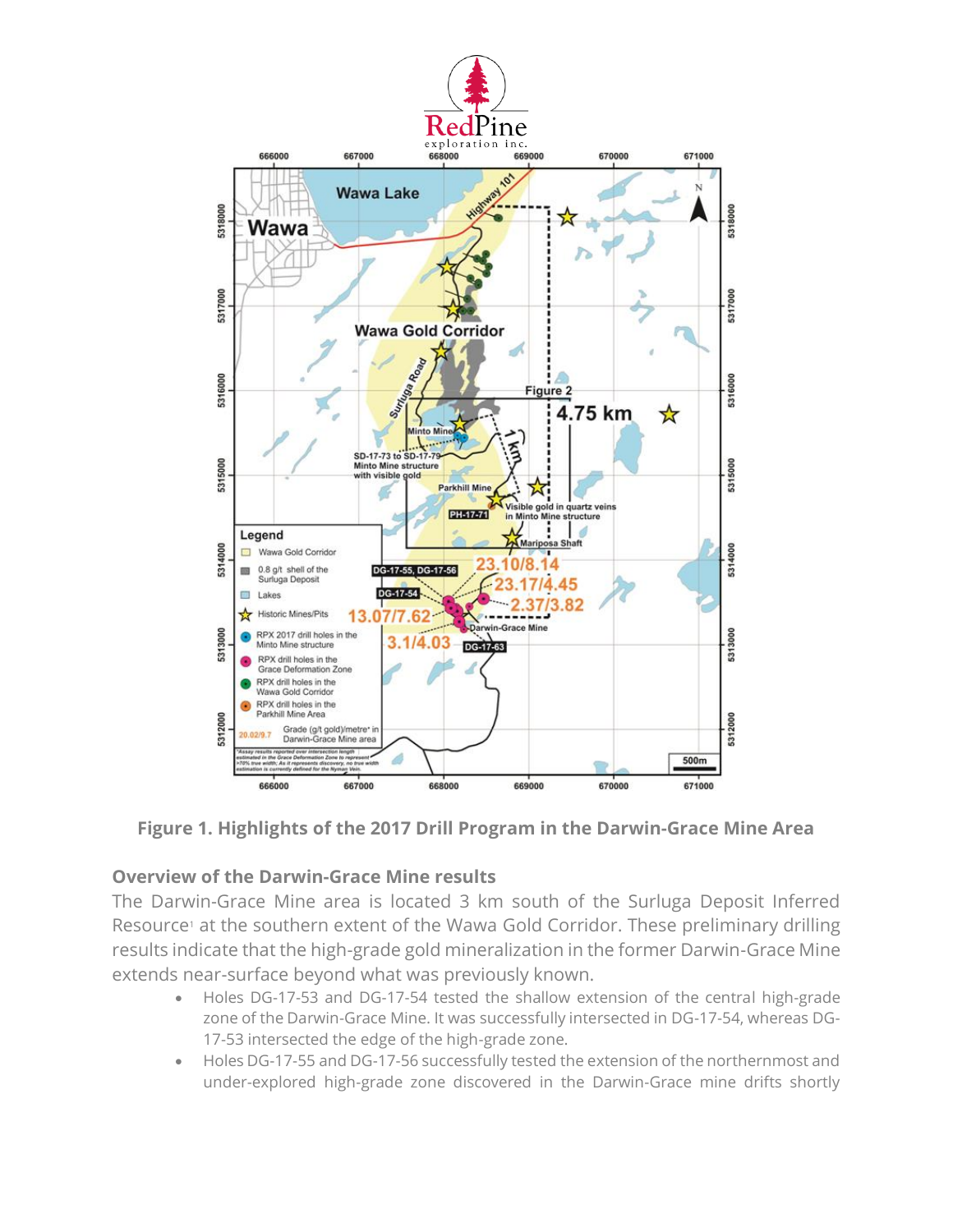

before its closure in the 1930s. Holes DG-17-55 and DG-17-56 also indicate a downplunge continuity of 22 m for the zone.

- Hole DG-17-60 and DG-17-61 tested the shallower extension of the high-grade zone intersected in DG-17-55 and DG-17-56.
- Holes DG-17-63 and DG-17-64 tested the southern extension of the Darwin-Grace mine. Hole DG-17-63 successfully intersected the Grace Deformation Zone, whereas hole DG-17-64 did not conclusively intersect the structure. Red Pine geoscientists hypothesize that the structure is possibly faulted resulting in an offset between DG-17-63 and DG-17-64. Surface mapping in the summer of 2017 will help to trace the southern extension of the Grace Deformation Zone.
- Hole DG-17-66 proves that the Nyman Vein, in which a grab samples collected in 2016 contained 143 g/t gold, continues at depth.

| Hole       | From $(m)$ | To(m) | Length<br>$(m)^*$ | Gold $(g/t)$ | <b>Gold Zone</b>              |
|------------|------------|-------|-------------------|--------------|-------------------------------|
| $DG-17-53$ | 51         | 53    | 2                 | 1.10         | Darwin-Grace Deformation Zone |
| DG-17-54   | 46.88      | 54.5  | 7.62              | 13.07        |                               |
| $DG-17-55$ | 51.75      | 56.2  | 4.45              | 23.17        |                               |
| $DG-17-56$ | 62.86      | 71    | 8.14              | 23.10        |                               |
| $DG-17-60$ | 66.66      | 70.7  | 4.04              | 1.09         |                               |
| $DG-17-63$ | 73.74      | 77.77 | 4.03              | 3.10         |                               |
| $DG-17-66$ | 12.18      | 16    | 3.82              | 2.37         | Nyman Vein                    |

## **Table 1. Highlights of the winter 2017 drilling results in the Darwin-Grace Mine area**

*\*Assay results reported over intersection length estimated in the Darwin-Grace Deformation to represent >80% true width; as it represents a recent discovery, no true width estimation is currently defined for the intersection in the Nyman Vein.*

#### **Wawa Gold Project**

The Wawa Gold property package consists of over 5,000 hectares and hosts several former mines with a combined historic production of 120,000 oz gold. To date, the largest gold deposit on the property is the Surluga deposit, which hosts a NI 43-101 Inferred Resource of 1,088,000 oz gold at an average grade of 1.71 g/t using a 0.5 g/t cutoff contained within 19.82 million tonnes<sup>2</sup>.

Exploration work by Red Pine during the past 12 months has involved the ongoing sampling of 42,000 metres of historic core that was never sampled by previous operators of the project (initiated in February 2016) and the completion in March 2017 of a 6,000-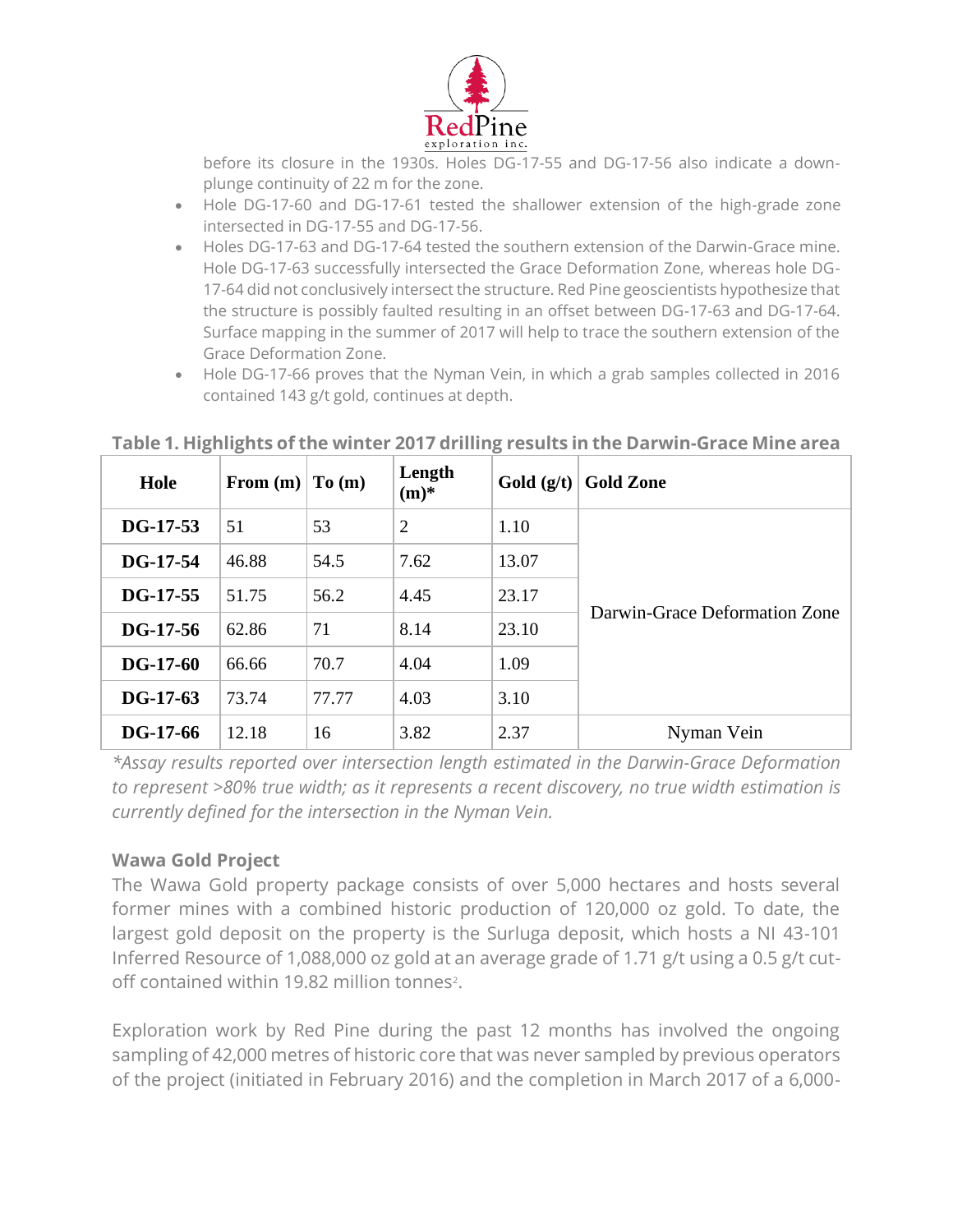

metre drill program (initiated in November 2016). This drill program is being currently followed by a new 10,000-metre drill program that was initiated in April 2017.

The goal of these sampling and drill programs is to fill-in gaps within the resource estimate with the expectation that it will lead to the definition of additional gold resources. The sampling and drill programs are expected to continue throughout 2017 and will be followed by an update to the NI 43-101 resource estimate.

## **On-site Quality Assurance/Quality Control ("QA/QC") Measures**

Drill core samples were transported in security-sealed bags for analyses to SGS in Cochrane, Ontario. Individual samples are labeled, placed in plastic sample bags and sealed. Groups of samples are then placed into durable rice bags and then shipped. The remaining coarse reject portions of the samples remain in storage if further work or verification is needed.

Red Pine has implemented a quality-control program to comply with best practices in the sampling and analysis of drill core. As part of its QA/QC program, Red Pine inserts external gold standards (low to high grade) and blanks every 20 samples in addition to random standards, blanks, and duplicates.

#### **Qualified Person**

Quentin Yarie, PGeo., is the qualified person responsible for preparing, supervising and approving the scientific and technical content of this news release.

#### **About Red Pine Exploration Inc.**

Red Pine Exploration Inc. is a gold and base-metals exploration company headquartered in Toronto, Ontario, Canada. The Company's common shares trade on the TSX Venture Exchange under the symbol "RPX".

Red Pine has a 60% interest in the Wawa Gold Project with Citabar LLP. holding the remaining 40% interest. Red Pine is the Operating Manager of the Project and is focused on expanding the existing gold resource on the property.

For more information about the Company visit [www.redpineexp.com](http://www.redpineexp.com/) *<sup>1</sup>Mineral Resource Statement, Surluga-Jubilee Gold Deposit, Wawa Gold Project, Ontario, SRK Consulting (Canada) Inc. (effective May 26, 2015)). The report is available on www.SEDAR.com under Red Pine's profile.*

*<sup>2</sup>NI 43-101 inferred resource of 1,088,000 ounces of gold at a 1.71 grams per tonne (g/t) using a 0.40 g/t gold cut-off grade for pit-constrained and 2.50 g/t gold cut-off grade for*